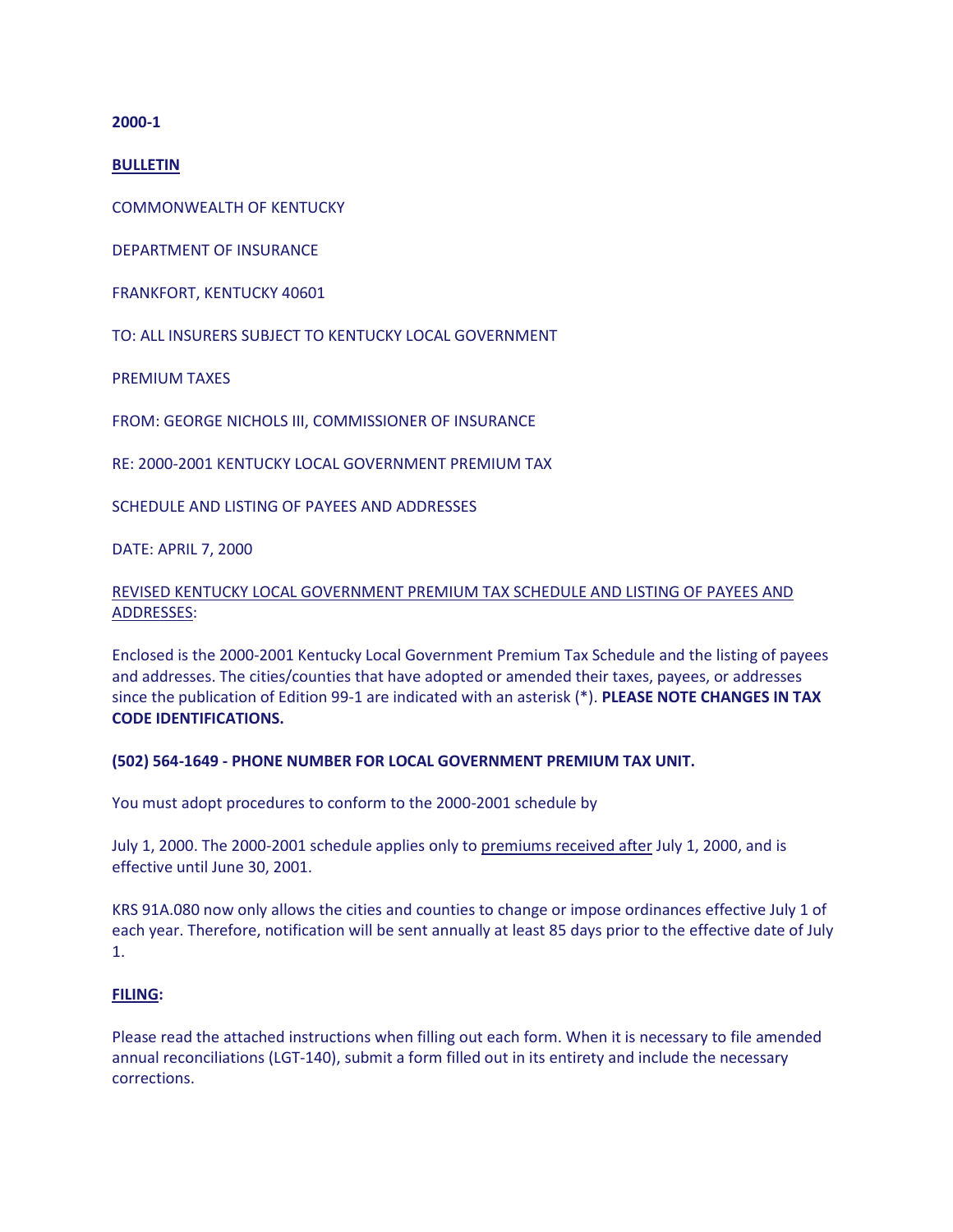#### **MINIMUM TAXES:**

Unless otherwise stated, a minimum tax is a per-quarter total for all lines that are subject to the local government premium tax in that municipality. Whenever there is a tax liability for a quarter, the company must pay at least the listed minimum amount to the city/county. The company would collect the tax due from the policyholders, and if that amount is below the listed minimum, the company would pay the additional amount to meet the minimum.

### **1992 AMENDMENT TO KRS 91A.080:**

Effective July 14, 1992, KRS 91A.080 was amended regarding the collection and payment of these taxes. The insurer must use the tax rate effective on the first day of the policy term. When an insurer collects a premium as a result of a change in the policy during the policy term, the tax rate used shall be the rate in effect on the effective date of the policy change. As to return of premiums to policyholders, KRS 91A.080 now specifies that the tax on the unearned premium shall be returned to the policyholder at the same rate at which the tax was collected and shall be taken as a credit by the insurer on its next quarterly report to the local government. When reporting returned premiums on the annual reconciliation (LGT-140), if the tax rate of the returned premium is different from the tax rate of the quarter in which it was returned, the returned premiums and the rate at which they were returned must be listed as a separate line item.

### **TAX INTEREST RATE:**

KRS 91A.080 (9) provides that any Kentucky Local Government Premium Tax not paid on or before the due date shall bear interest from the date the tax is due until paid at the tax interest rate prescribed by the Kentucky Revenue Cabinet. In November 1999 the Kentucky Revenue Cabinet established the annual interest rate for 2000 at 8%. Any taxes not paid 30 days after the end of each calendar quarter must include this interest penalty. Please call the Local Government Premium Tax Unit for the proper rate, when applicable.

### **ZIP CODES:**

Zip codes cannot be used to determine the tax liability. Pursuant to KRS 91A.080 and the Important Instructions (#11) within each schedule, the location of the risk must be within the corporate limits of the city or county or urban-county government in order to be subject to the LGPT imposed by that taxing authority. Since many mailing addresses are not where the risk is located, they could be within more than one county, or on a county line, therefore zip codes cannot be used to determine the tax liability. It is imperative the company identify the specific county and/or city in which the risk is located in order to properly assess the local government taxes. Enforcement efforts are continuing in this area and civil penalties are being assessed where it is found that a company is using zip codes to determine the tax liability.

### **ADDITIONAL COPIES OF BULLETIN:**

Additional copies of this bulletin and its attachments are available upon written request and \$5.00 fee paid in advance. Checks should be made payable to: KENTUCKY STATE TREASURER. Mail to: LGPT, Kentucky Department of Insurance, P. O. Box 517, Frankfort, KY 40602.